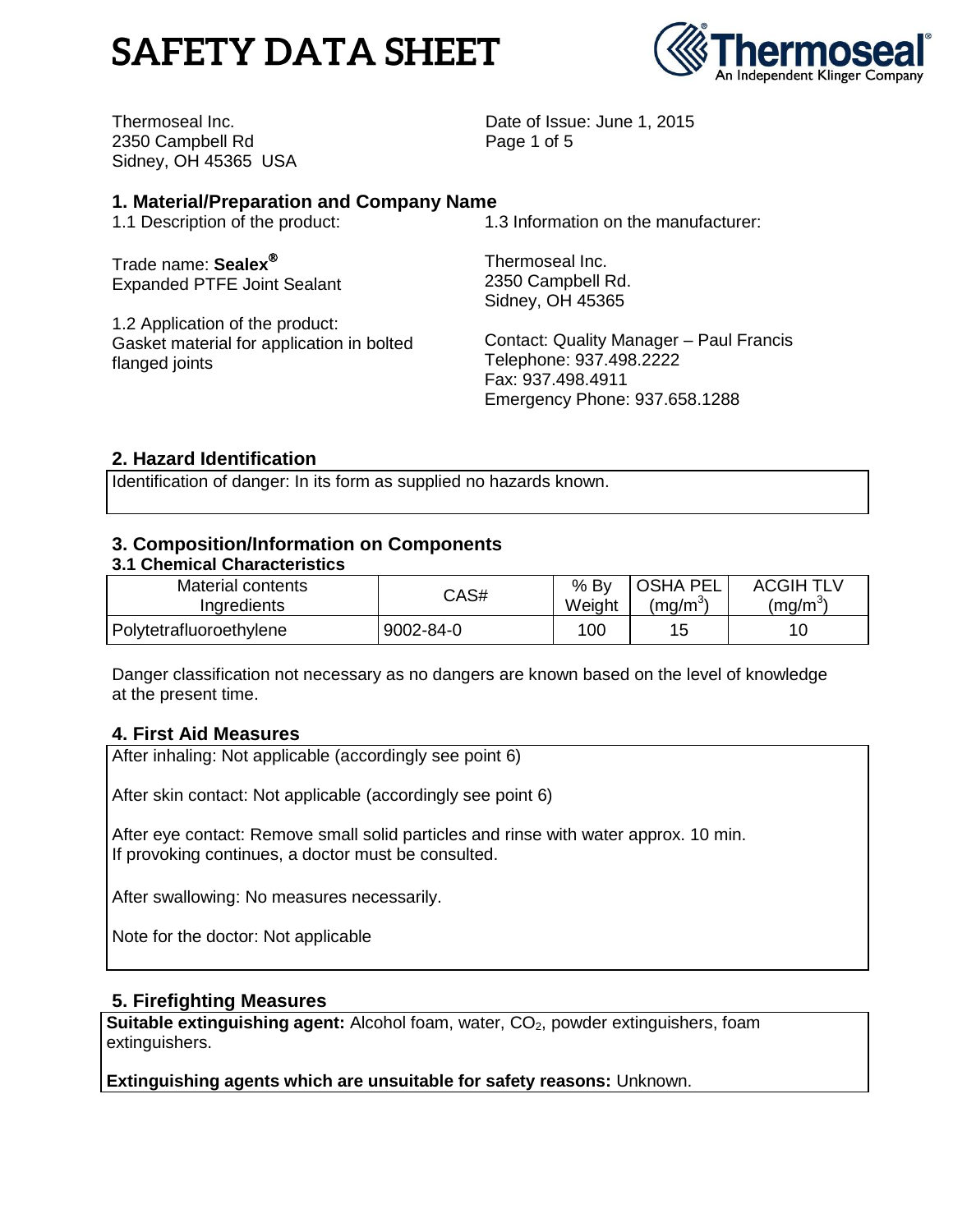| <b>SAFETY DATA SHEET</b> | Page 2 of 5         |
|--------------------------|---------------------|
| Thermoseal Inc           | Product Trade Name: |
| Sidney, OH USA           | Sealex <sup>®</sup> |

**The following can be produced in case of fire:** hydrofluoric acid, polyfluoroisobutylene, and carbonyl fluoride.

**Special protective equipment:** When Firefighting, breathing apparatus and eye protection have to be worn against dust and fumes and burning polymers.

## **6. Accidental Release Measures**

**Precautionary measures related to persons:** Avoid dust formation

**Environmental protection measures:** do not allow to enter sewer, surface or ground water

**Procedure for cleaning:** Use of approved vacuum cleaners with fine dust filters.

#### **6.1 Measures in Case of Unintentional exceeding Dust Release**

**General Note:** In case of improper use and use which is not in compliance with stipulations e.g. grinding might cause an exceeding amount of fine dust. In this case proper exhausting and filtering is to apply protective respiratory equipment meeting MSHA/NIOSH standards.

**After Inhaling**: Bring to fresh air.

**After skin contact:** Washing with soap.

## **7. Handling and Storage**

#### **7.1 Handling**

Notes on safe handling: Measures for the avoidance of strong dust formation.

Notes on protection against fire and explosion: Material is flammable only through effects of an external flame.

#### **7.2 Storage**

Requirements on storage rooms and containers: Dry storage rooms. Material should not be stored in the vicinity of the heating as it can become brittle and no longer usable in accordance with stipulations.

Notes on storing together with other products: No restrictions or dangers known.

## **8. Exposure Controls/Personal Protection**

#### **8.1 Exposure References**

See point 7; no further measures necessarily

#### **8.2 Personal Protective Equipment for processing**

Breathing protection: in case of high fine dust concentrations use personal protective equipment (e.g. fine –dust respirator acc. MSHA/NIOSH standards).

Hand protection: Gloves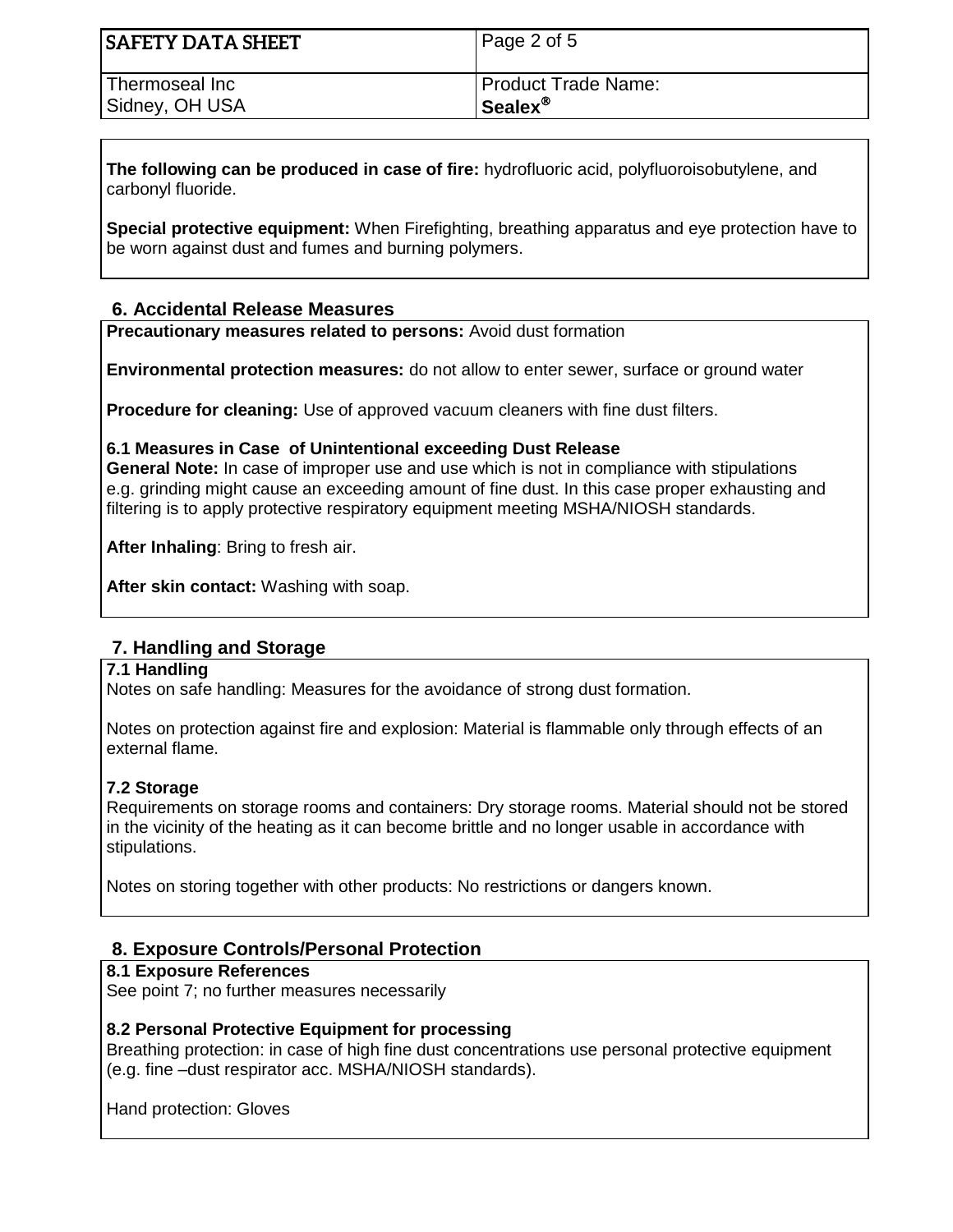| SAFETY DATA SHEET | Page 3 of 5              |
|-------------------|--------------------------|
| l Thermoseal Inc  | Product Trade Name:      |
| Sidney, OH USA    | $S$ ealex $^{\circledR}$ |

Body protection: Overall

| 9. Physical and Chemical Characteristics |                                            |
|------------------------------------------|--------------------------------------------|
| 9.1. Appearance                          |                                            |
| Form: firm sheets                        | Color: Surface: white or black             |
| Odor: gummy                              | Cut edge: grey                             |
| 9.2 Safety-related data                  | <b>Value/Range</b>                         |
| Change in state                          | not known                                  |
| Boiling point/Boiling range:             | n.a.                                       |
| Melting point/Melting range:             | 325-335 °C                                 |
| Decomposition temp:                      | over 375°C                                 |
| Flash point:                             | not known                                  |
| pH-Wert:                                 | n.a.                                       |
| Ignitability of solid material:          | not known                                  |
| Ignition temperature                     | not known                                  |
| Self-igniting solid material:            | Not self-igniting                          |
| Fire-promoting properties:               | self-burning                               |
| Danger of explosion                      | None                                       |
| <b>Explosion limits:</b>                 | n.a.                                       |
| Vapor pressure:                          | n.a.                                       |
| Density:                                 | 0.6 g/cm <sup>3</sup> (at 25 $^{\circ}$ C) |
| Solubility in water/grease:              | insoluble                                  |
|                                          |                                            |

## **10. Stability and Reactivity**

Conditions to be avoided: Open flames and temps exceeding 300°C.

Materials to be avoided: Molten alkali metals, interhalogen compounds.

Dangerous decomposition products: hydrofluoric acid, polyfluoroisobutylene, and carbonyl fluoride.

The following can result in case of fire: see above for decomposition products.

The product is stable under standard conditions.

#### **11. Information on Toxicology**

Ingestion: Harmful if swallowed.

Eye Contact: May cause irritation

Skin Contact: May cause irritation

Inhalation: Avoid inhalation as it may cause irritation to the upper respiratory tract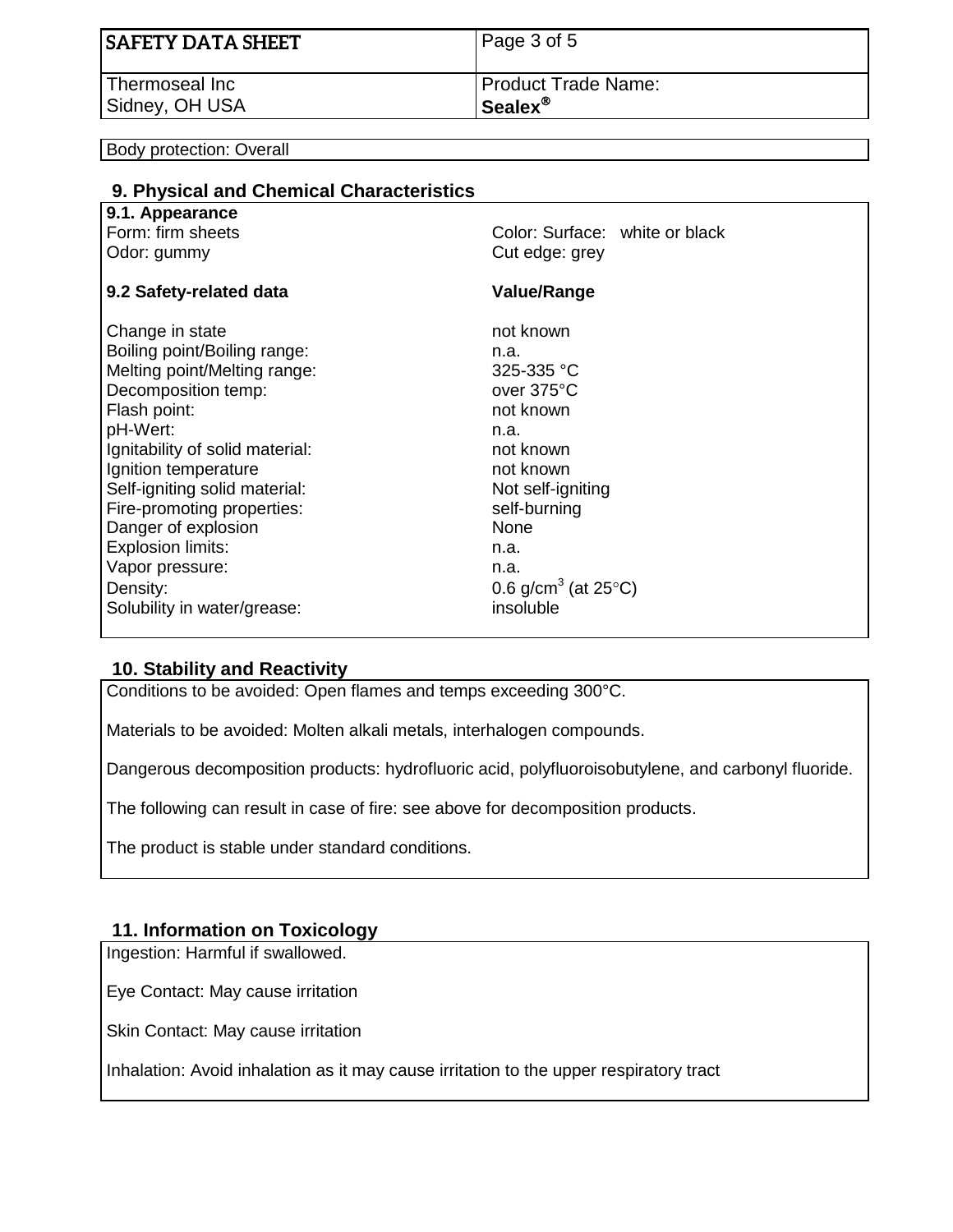| <b>SAFETY DATA SHEET</b> | Page 4 of 5         |
|--------------------------|---------------------|
| Thermoseal Inc           | Product Trade Name: |
| Sidney, OH USA           | Sealex <sup>®</sup> |

# **12. Information on Ecology**

**12.1 Information on elimination (Persistency and degradability)**

Degree of elimination: not known Persistency: not biodegradable

# **12.2 Mobility and (bio) accumulation potential**:

water insoluble.

#### **12.3 Ecotoxilogical Effects**

Not known.

## **13. Notes on Disposal**

#### **13.1 Product**

Recommendation: Comply with local, state and federal law when disposing of material. Do not incinerate unless incinerator is capable of scrubbing hydrogen fluoride and other acidic combustion products.

#### **13.2 Contaminated Packaging**

Recommendation: Disposal in accordance with the national regulations.

# **14. Information on Transport**

**14.1 Transport/Further Information**

No dangers known.

## **15. Regulations**

Regulations for dangerous material not applicable.

The product covered by this safety information is classified as an article according to regulation (EG) Nr. 1907/2006 (REACH). In compliance with REACH regulation it is not mandatory to issue material safety data sheets for articles.

Duty to communicate information according to regulation (EG) Nr.1907/2006 (REACH): The article covered by the present safety information does not contain any substance of very high concern by the candidate list to be included in Annex XIV of REACH exceeding the limit of 0.1% (w/w).

Material conforms to the definitions and restrictions given by the European Parliament Directive 2002/95/EC (RoHS) and the Council of January 27, 2003 and European Parliament Directive 2011/65/EU (RoHS 2) and the Council of June 8, 2011 on the restriction of the use of certain hazardous substances in electrical and electronic equipment.

This product does not contain PFOA (perfluorooctanoic acid)